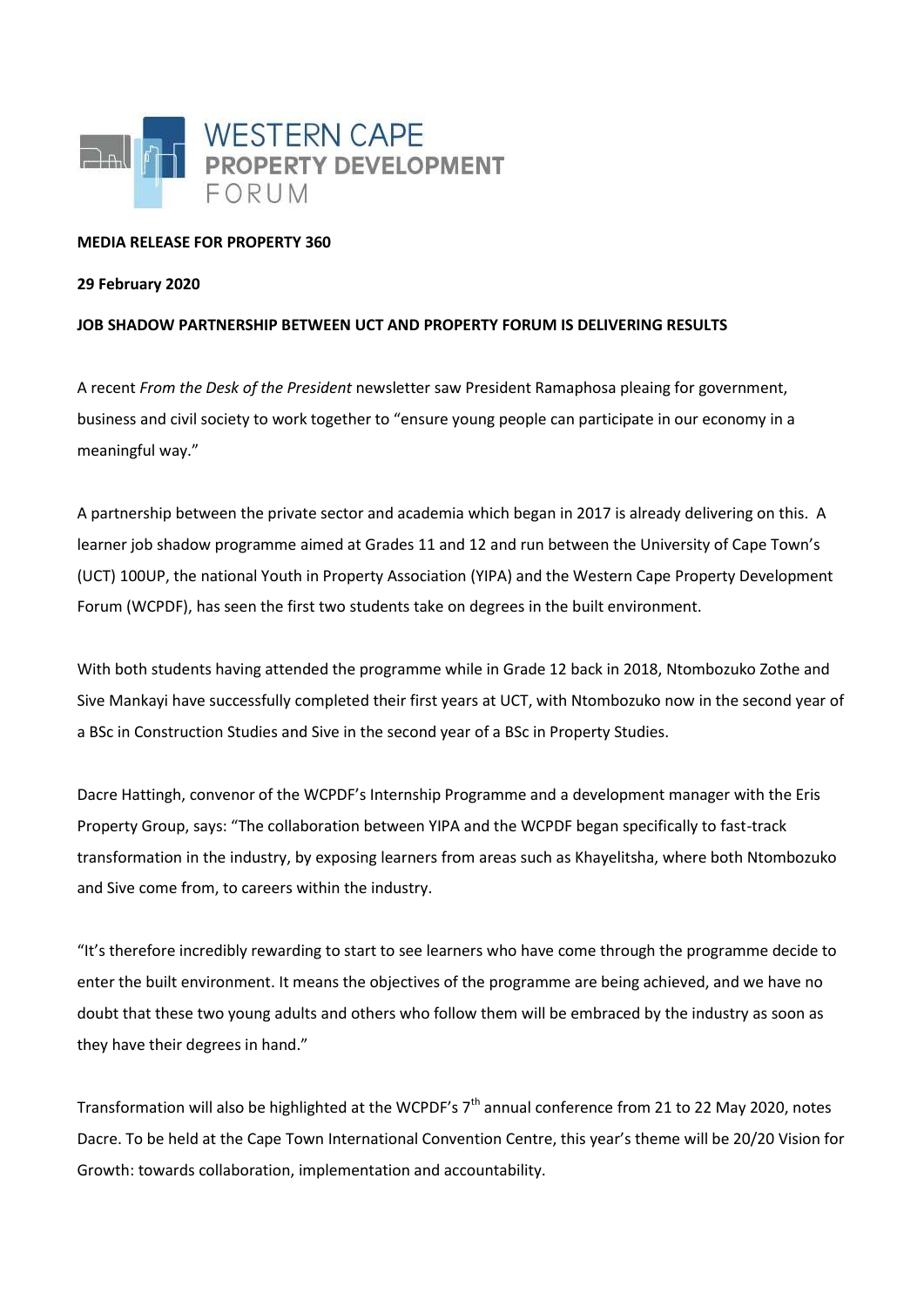With Ntombozuko having been hosted by Peerutin Architects during her time on the job shadow programme, a visit to a construction site sealed her future career ambitions: "I was fascinated by the ways buildings rise and how so many teams work together to create a structure. I had no idea."

Inspired by what she saw, she intends to become a project manager. And while many might assume that, as a female, she may still be among pioneers studying in the field of construction, she points out: "It's not unusual at all! Out of a class of 55 of us in second year, around 20 are women. It's not about gender roles at all."

She does, however, believe that the biggest obstacle to transformation is the ongoing lack of knowledge among school learners in disadvantaged communities, about the many career possibilities in the industry.

Sive adds to this: "When you come from a township like I do, you just don't know about this world. And, in particular, you don't know what stream you should be following at school to get into it."

Sive spent time in 2018 with Redefine Properties, and is determined to join a similar operation once he completes his degree, which will also be followed by an honours with a focus on property technology: "A field I had no idea existed before I started my degree."

He would therefore welcome far more involvement from institutes such as UCT to engage with learners and recruit them even earlier than Grade 11: "It would be incredibly useful to know that subjects such as physics, mathematics and accounting would be particularly useful towards studying property related degrees."

While 100UP targets school learners overall from disadvantaged backgrounds to coach them towards university access, YIPA itself was started in 2017 by six black students studying towards property-related degrees at UCT, and who realised how few students of colour were in the stream.

Zahraa Parker, currently YIPA's Head of Western Cape and herself studying BSc Property Studies, concurs with Sive: "In their early ages, we do not discuss occupations of the built environment with kids, and do not make them aware of the significant role the industry plays in their day-to-day lives. This is still the case in many parts of the Western Cape – changing this could change the fundamental interest of youth in the built environment."

She therefore urges companies to step up to the plate: "Although we see an increase in the interest of youth in the built environment, there is still not enough exposure to it. There must be an increased willingness of